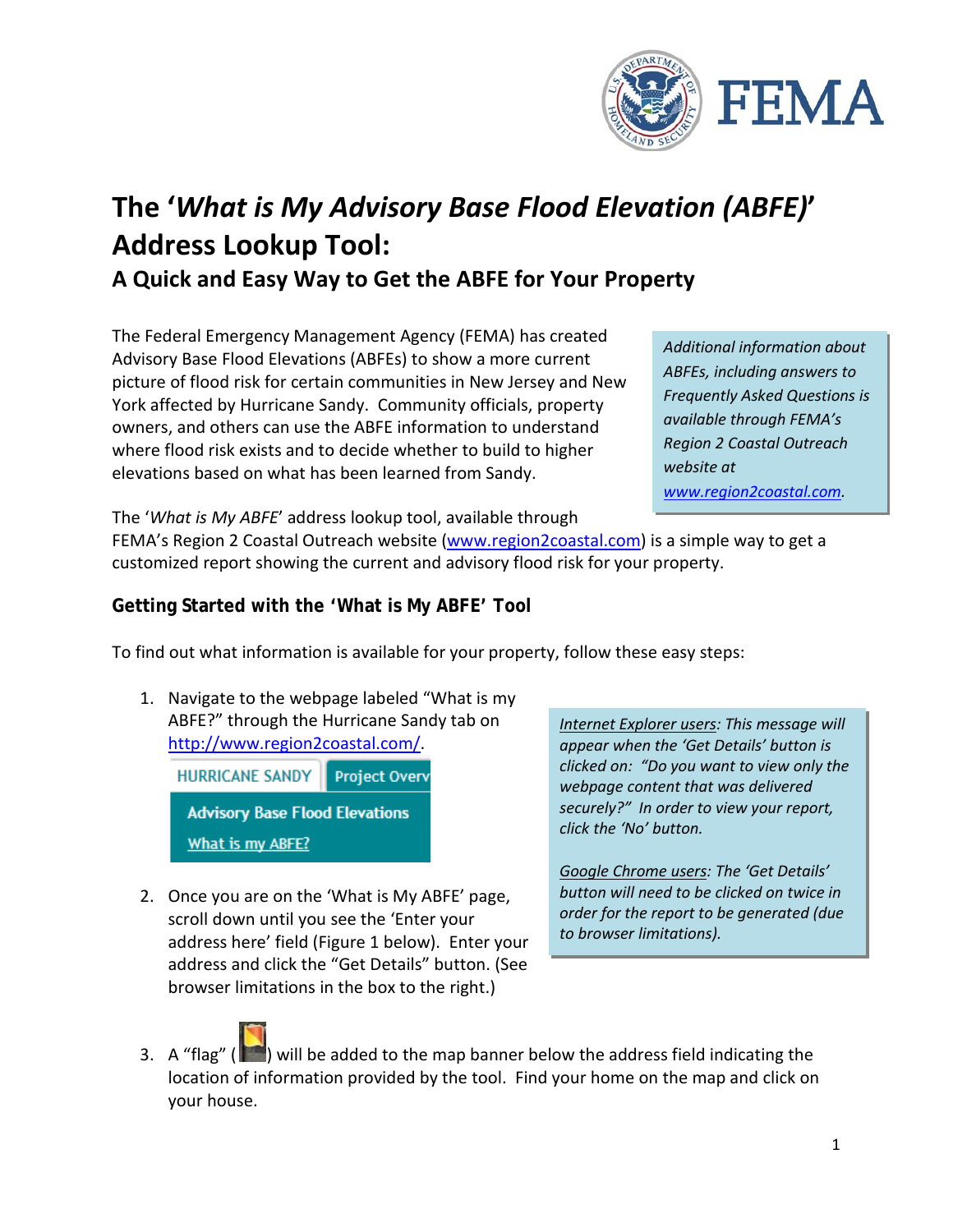

4. The data fields below the map banner will provide you with an overview of ABFE and related information at the location you placed the flag (graphic). Print the report (using your browser's printing capabilities) and take it to your local building and permitting authority to understand the building requirements for your property.

After you have generated a report using the steps above, you can also click on any other location on the locator map. The report will automatically update and include information for the new location, and the new address will be shown in the address bar field.



To enter a different address after generating a report, first click the '*Clear Details*' button.



*DISCLAIMER: The information generated on each 'What is My ABFE' report is dependent on the location of the point location of the flag (graphic). The flood information included in the report tables is not a regulatory determination. Results from the 'What is My ABFE Tool' are not intended for insurance rating purposes and is for information only. The positional accuracy may be compromised in some areas. The address locator is not 100% accurate in identifying your address. Property owners should contact their local floodplain administrator for more*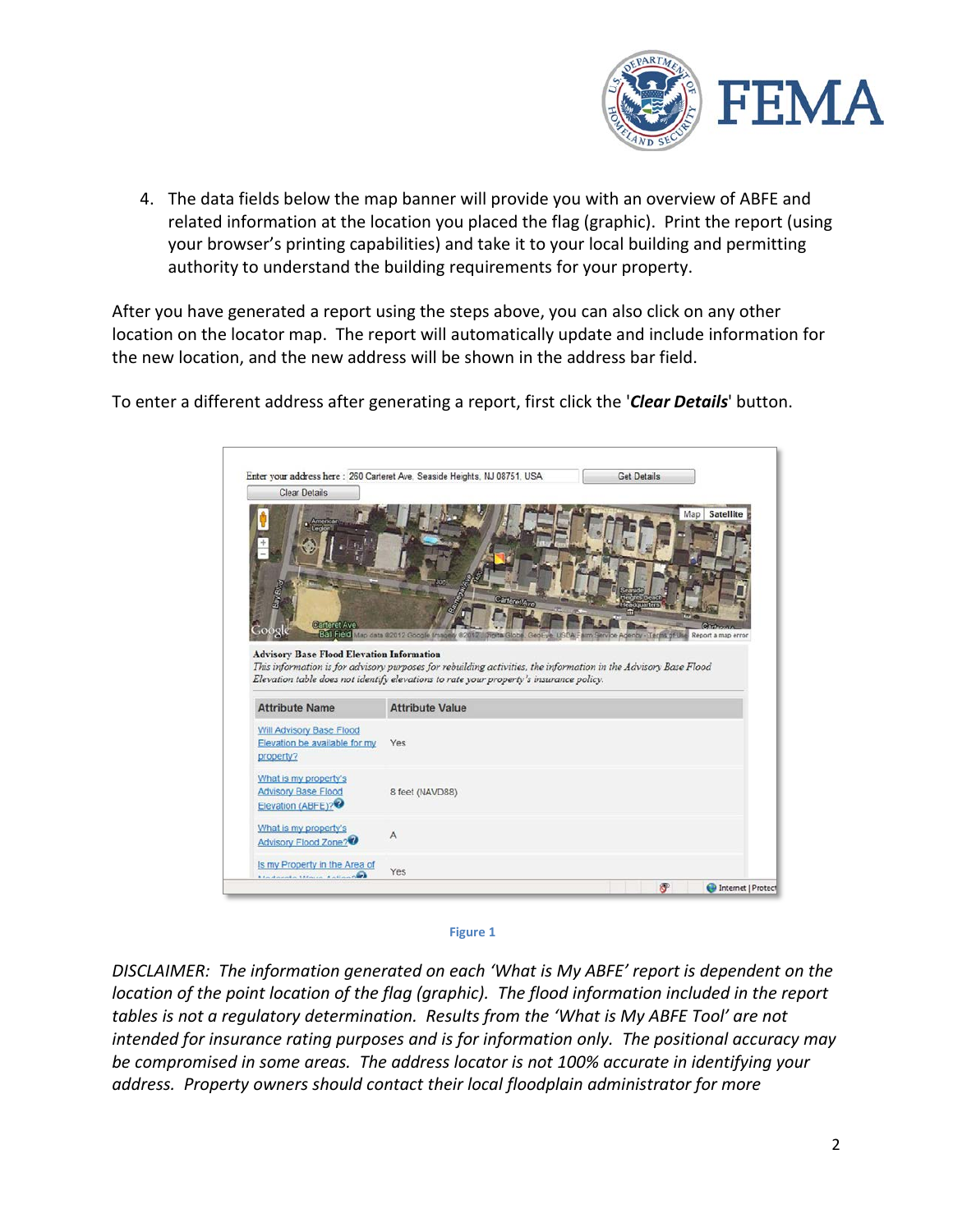

*information or to view an official copy of the Flood Insurance Rate Maps and discuss the ABFEs in the vicinity of their property prior to starting any reconstruction activity.*

#### **Reading the 'What is My ABFE' report**

The report generated by the 'What is My ABFE' tool is divided into two sections (Figure 2). The first section of the report contains the advisory flood hazard information for your property. This information is intended to be used for rebuilding activities. The information in this table does not identify elevations to rate your property's insurance policy. The second section of the report contains information from the effective Flood Insurance Rate Map (FIRM) for your community. This information is used to rate your property's insurance policy and is also used by your community to regulate development in floodprone areas.

To get more information about a question in the report, scroll your mouse over the question mark icon to the right of the question, or click on the hyperlinked question in the left column. The report also contains hyperlinks to view the .pdf map panel your property is located on or to view your property on FEMA's interactive ABFE map. For GIS software users, data layers are also available for download in ESRI shapefile format.

| <b>Attribute Name</b>                                                               | <b>Attribute Value</b>                                                                                                                                                                                                                      |                        |
|-------------------------------------------------------------------------------------|---------------------------------------------------------------------------------------------------------------------------------------------------------------------------------------------------------------------------------------------|------------------------|
| Will Advisory Base Flood<br>Elevation be available for my<br>property?              | Yes                                                                                                                                                                                                                                         |                        |
| What is my property's Advisory<br>Base Flood Elevation (ABFE)? 8 feet (NAVD88)<br>Ω |                                                                                                                                                                                                                                             |                        |
| What is my property's Advisory<br>Flood Zone?                                       | $\triangle$                                                                                                                                                                                                                                 |                        |
| Is my Property in the Area of<br>Moderate Wave Action?                              | Yes                                                                                                                                                                                                                                         |                        |
| What does my ABFE Map<br>Look Like?                                                 | http://184.72.33.183/Sandy/GISData/ABFE_pub/NJ/Ocean/pdf/Seaside_Park_NW.pdf                                                                                                                                                                |                        |
| View your property on our<br>Interactive Web Tool                                   | Link to GeoPortal                                                                                                                                                                                                                           |                        |
| Where can I get the GIS data<br>for my property area?                               | http://184.72.33.183/Sandy/GISData/ABFE_pub/NJ/Ocean/shp/Ocean.zip                                                                                                                                                                          |                        |
| <b>Effective Flood Insurance Data</b>                                               | This information is from the effective Flood Insurance Rate Map for your community. It is used to determine who must<br>buy flood insurance and how much it costs. It is also used by your community to regulate development in flood prone |                        |
| areas.<br><b>Attribute Name</b>                                                     |                                                                                                                                                                                                                                             | <b>Attribute Value</b> |